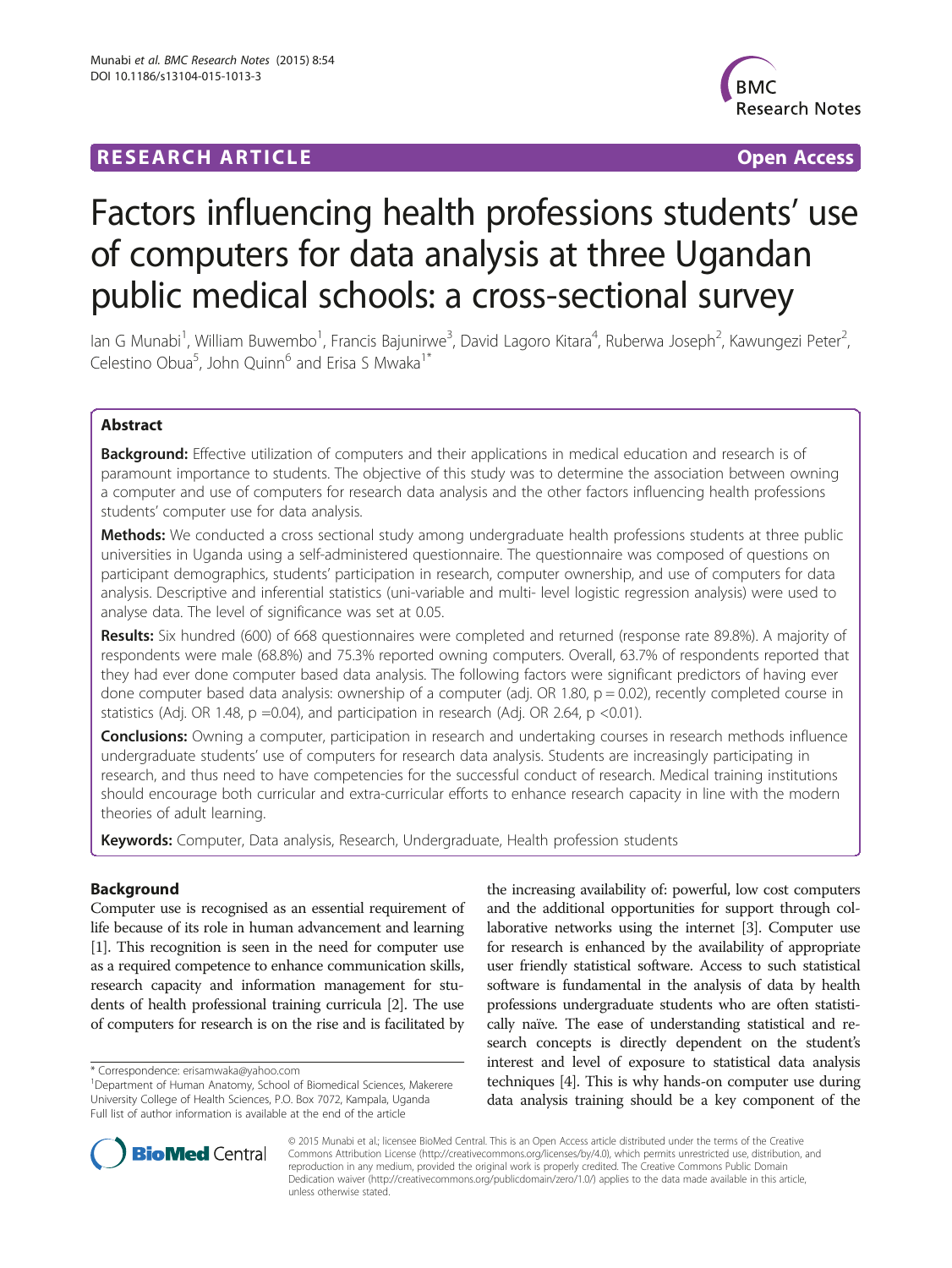research methods module in undergraduate and graduate training curriculums [[5](#page-5-0)]. This makes effective utilization of computers and their applications in medical education and research of paramount importance for health professional students [\[6\]](#page-5-0).

Given the cost of owning a computer by a student, for the institutional planners intending to make computer ownership mandatory, knowing if this choice translates to increased research capacity is important [[7](#page-5-0)]. There are regional collaborations such as Training Health Researchers into Vocational Excellence in East Africa (THRIVE) [\[8\]](#page-5-0) and Medical Education for Services to All Ugandans (MESAU) – Medical Education Partnership Initiative (MEPI) [\[9\]](#page-5-0) that aim to develop research capacity in Uganda and East African in general. The MESAU consortium is a country wide partnership of all medical schools in Uganda with John Hopkins University, USA. Research training and support for undergraduate students through such collaborations has a multiplier effect in enhancing research capacity for many generations. It is common for such collaboration to include the purchase of computers for students in their budgets. This applies to both high and low research capacity settings where the alternative uses of computers: use of social media internet sites, watching movies, playing games and so forth, can serve as distractions resulting in a students' failure to fully exploit the computers power for research.

A study in Nigeria among clinical year medical students reported that 90% of respondents neither had computers nor had routine access to a computer [\[10](#page-5-0)]. The authors opined that this may negatively affect the collation and analysis of data as well as the final quality of research projects. Therefore the importance of students owning computers and using them for data analysis cannot be over emphasized particularly in low resource settings like ours. In this study we set out to determine the association between owning a computer and use of computers for research data analysis and the other factors influencing health professional student computer use for data analysis within the MESAU- MEPI consortium. This will in turn be instrumental in increasing research capacity in medical training institutions in Uganda.

# Methods

This was a cross sectional study conducted on undergraduate health professions students at the three public universities in the MESAU-MEPI consortium. The participating schools included Makerere University College of Health Sciences (MakCHS), Mbarara University of Science and Technology (MUST) and Gulu University (GU). The total number of eligible students was 2772 (MakCHS 1372, MUST- 1050, GU- 350). Each of the three universities in the study has its own different academic curriculum, thus the timing, duration of teaching and content of the biostatistics, epidemiology and research methods course is not harmonized across the three institutions. However, students receive an introductory course on biostatistics and research methods during their first year of study. In their third and fourth years they learn project proposal development and implementation, and they are also required to undertake research projects and write reports.

The survey included undergraduate student respondents pursuing various health profession degree programs that included: Nursing, Pharmacy, Cytotechnology, Biomedical Sciences, Medical radiography, Dentistry, and Medicine and Surgery.

The target sample size of 668 respondents for the study was calculated assuming a 50% prevalence for the outcome factor, precision of 4%, power of 99%, and design effect of 1.2 to cater for clustering of the sample population in the three universities. We used the online calculator for sample size using the single proportion and available on the openepi web site [\[11\]](#page-5-0).

# Questionnaire

The questionnaire was adapted from three sources. First, questions on undergraduate teaching in research methods and biostatistics were adapted from a questionnaire that was developed for faculty in the University of East Anglia to provide user related recommendations for the development of statistical education by the General Medical Council of UK tomorrows doctors [[12](#page-5-0)-[14](#page-5-0)]. Tomorrows doctors, is a document that is used to guide and ensure quality in provision of health professional training in the United Kingdom [[13-15\]](#page-5-0). Second, questions on attitudes and perceptions of biostatistics and research methods were adapted from a questionnaire developed by the Dow University of Health Sciences, Karachi, Pakistan [\[16\]](#page-5-0). To these we added questions on research participation and computer use for research. The questionnaire was initially piloted on 15 students, and highlighted ambiguities were corrected in the final version. Pilot questionnaires were excluded from the final analysis. This paper focuses on research participation and computer use for research.

# Data collection and analysis

Class representatives were recruited as research assistants to administer and collect the duly completed questionnaires. The class representative used convenience sampling to select the respondents. Questionnaires were distributed at the end of lectures; they were placed at the front of the class and interested students were requested to pick a copy after the lecture. The data from the questionnaires was captured using Epidata (Epidata association, Denmark) and exported to STATA 12 (StataCorp LP, Texas, USA) for analysis.

The results of analysis were summarized using frequencies, means and standard deviations. Inferential statistics were obtained using univariable and multi-level logistic regression to cater for the clustering of respondents at each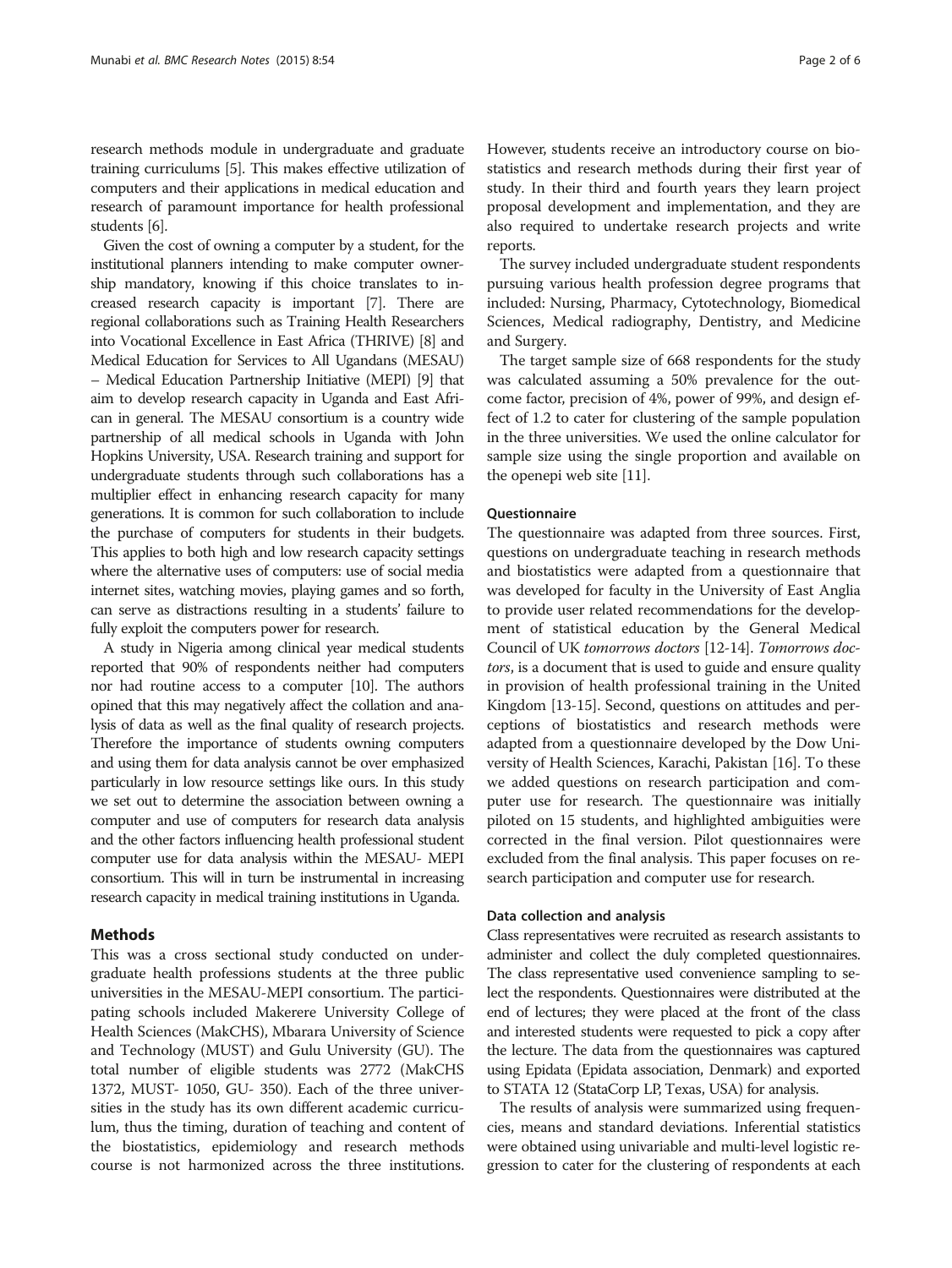university. All variables were included in the initial model. Female gender was retained in the final model due to previously reported significant associations with computer based data analysis [[17,18](#page-5-0)]. Backward multi-level logistic regression using the gllamm function in STATA was used to calculate the odds ratios with iterations nipped at 60 for final modeling [\[19\]](#page-5-0). The level of significance was set at 0.05, using computer based data analysis as the dependent variable. Observations with missing values were dropped from analysis on running the various tests.

Ethical approval was obtained from the School of Biomedical Sciences Research (IRB number SBS-045) and registration done with the Uganda National Council of Science and Technology. Informed consent was obtained from all participants before enrolment into the study. No personal identifier details were captured or used at any part of the analysis. Students received a drink and small snack equivalent to 1 US dollar as refreshment for participating in the study. Refusal to participate in the study did not in any way affect the student's access to materials or services they were entitled to.

# Results

# Baseline characteristics

Six hundred and sixty eight (668) questionnaires were distributed and of these 600 were completed and returned giving an overall response rate of 89.8%. Response rates per site were: MakCHS, 440/452 (97.3%), MUST, 127/150 (84.7%), and GU, 33/66 (50%). Overall 600/2772 (21.6%) of the student population participated in the study. Table [1](#page-3-0) shows the summary of the descriptive statistics according to the respondent's university. A majority of respondents were in their third and fourth years of study. The data show that 63.7% of respondents reported having ever participated in any form of research. About 75.3% of respondents reported that they owned computers and 50.3% reported that they had ever done computer based data analysis.

# Predictors of computer based data analysis

Although female respondents were less likely to report having done computer based data analysis than the male respondents, this was not significant (OR 0.93, 95% CI 0.62 to 1.42,  $p = 0.75$ ) (Table [2\)](#page-3-0). Significant variables on univariable analysis for computer based data analysis were: owning a computer (OR 1.68,  $p \lt 0.01$ ) and having had statistics taught in a recently completed course (OR 1.71, p <0.01). There was no significant difference in the responses from respondents that reported having ever participated in any research compared with those who had not participated in any research (OR 1.32,  $p = 0.11$ ). MUST had the youngest respondents ( $p < 0.01$ ) and also had the lowest number of respondents that reported ever participating in research ( $p \le 0.01$ ). GU had the lowest number of respondents that reported having ever done computer based data analysis (p <0.01). MakCHS had the lowest number of students that could recall having been taught statistics in their most recently concluded course ( $p < 0.01$ ). The odds for use of computers in data analysis increased significantly with respect to the university the respondent was from  $(P \le 0.01)$ .

The final model had the following variables: the respondents' gender, participation in research, owning a computer and 'where research methods recently taught?' Participation in research was associated with an almost 3 fold increase in use of computers for data analysis (adj.OR 2.64, P < 0.01). Owning a computer was associated with an 80% increase in odds of a respondent having done computer based data analysis. Finally having recently been taught statistics was associated with a 48% increase in the odds of a student doing computer based data analysis keeping the other variables in the model constant (Table [2\)](#page-3-0).

# **Discussion**

We set out to determine the association between owning a computer and use of computers for data analysis and the other factors influencing health professional student computer use for data analysis within the MESAU- MEPI consortium. We found that students who reported having done computer based data analysis were 80% more likely to own a computer than those that had not  $(p = 0.02)$ . Also the students who had done computer based data analysis were more like to have participated in research  $(p < 0.01)$  or had recently completed a course where research methods were taught ( $p = 0.04$ ). Modern theories of adult learning, in particular the behavioural and experiential theories are relevant to the above observations. Behavioural theories emphasize educator- centred instruction and the learning of facts and skills that educators have decided are important. They also involve the learning of the skills and information in small units, and the provision of feedback and reinforcement to students. Experiential theories essentially focus on developing competencies and practicing of acquired skills. Educators are responsible for creating, facilitating access to and organizing experiences in order to facilitate learning [\[20](#page-5-0)]. In relation to the above theories one can argue that computer based data analysis as an activity or behaviour is a product of the student's deeper appreciation of the computers role in research [[20\]](#page-5-0). There are many applicable implications, of this link between the findings from this study and adult theories of learning, for health professional training institutions. For example an institution whose mission and vision place emphasis on electronic research communication (publications, blogs, wikis etc.) will work to ensure that their students learning experiences include publication according to the experiential learning theoretical framework [\[20](#page-5-0)]. Teachers will be expected to model or demonstrate a certain level of expertise in use of various applications to facilitate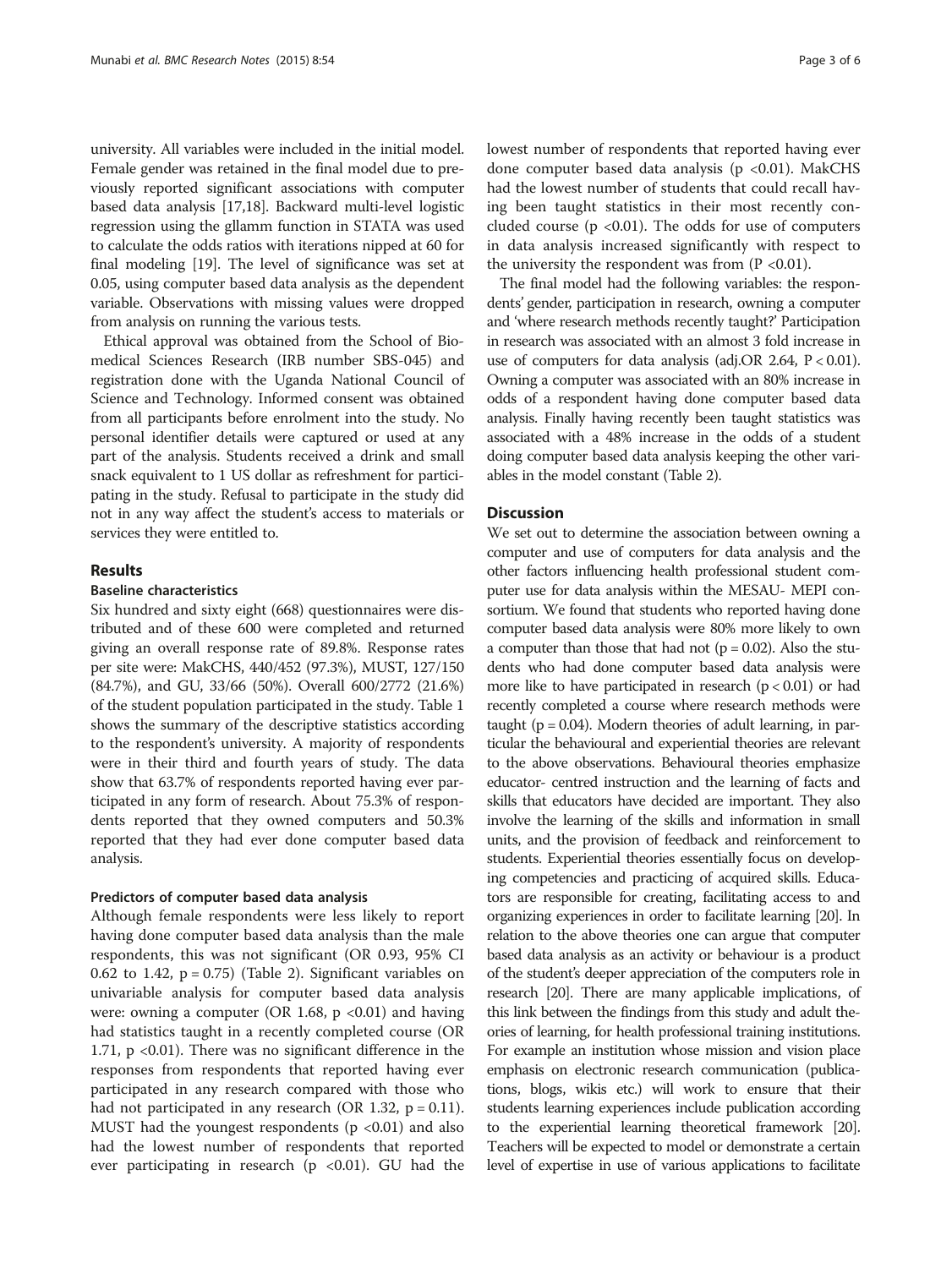<span id="page-3-0"></span>

| Table 1 Descriptive statistics of participants according to University |  |  |  |  |
|------------------------------------------------------------------------|--|--|--|--|
|------------------------------------------------------------------------|--|--|--|--|

| <b>MakCHS</b> | <b>MUST</b> | GU        | Overall      |  |  |  |  |  |  |
|---------------|-------------|-----------|--------------|--|--|--|--|--|--|
| 342 (29.8)    | 66 (39.4)   | 18 (22)   | $426*(31.2)$ |  |  |  |  |  |  |
| 437 (74)      | 124 (79)    | 29 (86.1) | 591* (75.3)  |  |  |  |  |  |  |
| 440 (40)      | 107 (96.3)  | 30(20)    | 577 (50.3)   |  |  |  |  |  |  |
| 436 (67)      | 124 (47.6)  | 31 (83.9) | 591 (63.7)   |  |  |  |  |  |  |
| 4             |             | 4         |              |  |  |  |  |  |  |
|               |             |           |              |  |  |  |  |  |  |
|               |             |           |              |  |  |  |  |  |  |
| 439 (73.3)    | 127 (21.2)  | 33 (5.51) | $599^2$      |  |  |  |  |  |  |
|               |             |           |              |  |  |  |  |  |  |

<sup>1</sup> items coded as  $0 = "No", 1 = "Yes"$  and  $2 = "I don't recall.]$ <br><sup>2</sup> Note one respondent did not indicate the university the

<sup>2</sup>Note one respondent did not indicate the university they were from.

\*Missing data.

the students learning [\[20,21\]](#page-5-0). Finally the assessment needs to be aligned to ensure that the institutional goals as articulated in the mission and vision statements are delivered by the curriculum [\[20](#page-5-0)]. This makes this topic very important to all stakeholders especially as students are increasingly participating in research as an academic requirement; as part of faculty-student collaboration [[22\]](#page-5-0); and as small grants funded projects [\[23](#page-5-0)]. In this era of evidence based medicine it is thus imperative that students acquire knowledge and skills relevant to their education and future practice [\[24](#page-5-0)].

At the other extreme of the spectrum we observed that although three quarters of students owned computers not all of them had ever done computer based data analysis. Whereas MakCHS contributed the majority of participants it had the lowest number of students that had ever used computers for analysis as compared to MUST. The reasons for this might arise from the fact that MUST is located in the country-side, and historically has a stronger community health component than MakCHS. MUST being a smaller University, has a higher level of facultystudent interaction in contrast to MakCHS where the large student to faculty ratio leads to use of didactic

methods of instructions, a reduced emphasis on hands-on approaches to teaching research methods, reduced student teacher interaction and student mentoring [\[22](#page-5-0)]. Also, many of the students who reported participating in research had never done computer based data analysis. This represents a missed opportunity on the part of the participating institutions. For students to perform computer based data analysis they need to have some basic knowledge and competence in using statistical software [\[25\]](#page-5-0). Institutions of higher learning are increasingly expected to demonstrate that their graduate students indeed have such competencies [\[2](#page-5-0)]. Recently one of the Ugandan Universities made computer ownership a requirement for all students [\[7](#page-5-0)]. It is important to note that computer ownership does not guarantee its usage for research purposes as has been demonstrated in this study. Whereas computer based data analysis is not explicitly taught to undergraduates in Ugandan medical schools there exist curricula opportunities for student experiential learning of these concepts through self-learning, and from peers, post-graduate students and mentors. A failure to use these curricula opportunities may explain the above computer use for data

| OR    | 95% CI        | P value | Adj. OR                  | 95% CI        | P value |
|-------|---------------|---------|--------------------------|---------------|---------|
|       |               |         |                          |               |         |
| 1.0   |               |         |                          |               |         |
| 0.36  | $0.14 - 0.90$ | 0.03    |                          |               |         |
| 37.24 | 13.47-102.98  | < 0.01  |                          |               |         |
| 0.93  | $0.62 - 1.41$ | 0.75    | 0.76                     | $0.46 - 1.23$ | 0.26    |
| 0.91  | $0.79 - 1.05$ | 0.21    | $\overline{\phantom{a}}$ |               |         |
| 1.32  | $0.94 - 1.87$ | 0.11    | 2.64                     | $1.62 - 4.33$ | < 0.01  |
| 1.68  | 1.14-2.48     | < 0.01  | 1.80                     | 1.12-2.89     | 0.02    |
| 1.71  | 1.25-2.34     | < 0.01  | 1.48                     | 1.02-2.14     | 0.04    |
| 1.59  | $0.84 - 3.00$ | 0.15    | ۰                        |               |         |
|       |               |         |                          |               |         |

Table 2 Logistic regression analysis to determine the factors associated with computer based data analysis

<sup>1</sup>This was coded as Makerere "0", Mbarara "1" and Gulu "2".

Items in bold remained significant after adjustment (p < 0.05).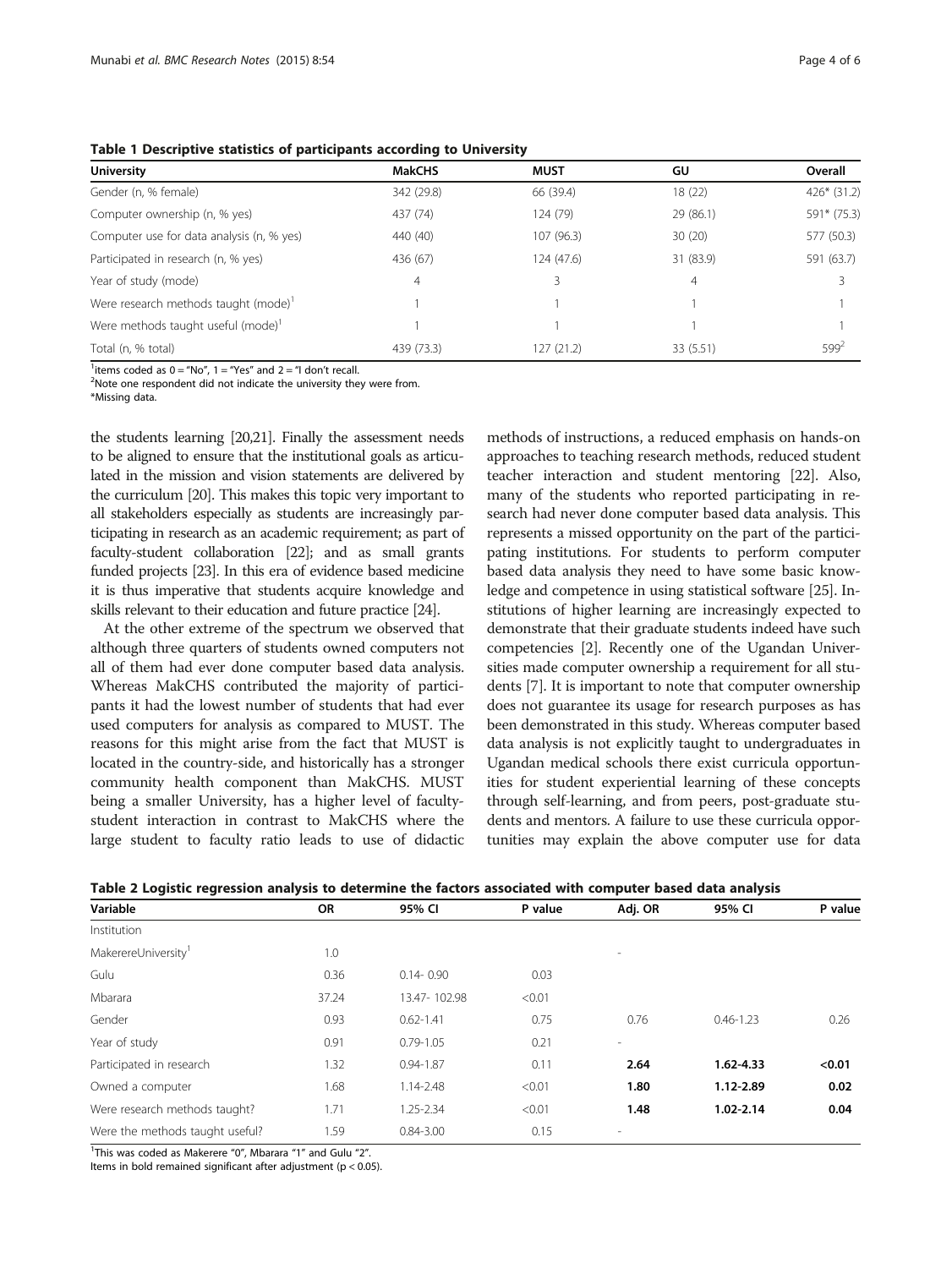analysis observations and previously reported observations from undergraduate students not participating in research because of time constraints, inadequate knowledge and lack of guidance, collaboration and funding [\[26](#page-5-0)]. Other factors that have been cited as barriers to undergraduate interest in research are: the lack of opportunities to carry out research; the lack of awareness of potential research projects; and the lack of interest from potential supervisors [[27,28](#page-5-0)]. There is a possibility that some students do not take the research component of their training seriously. This can all change with institution wide interventions that result in a new trend in which computer ownership translates into enhanced research capacity [\[20,22\]](#page-5-0).

Some of the documented efforts at getting student computer ownership to translate into increased research capacity include: (1) the formation of a 'Research and Writers' club' that aims to nurture and cultivate a culture of research and scientific writing among undergraduate students [\[29\]](#page-5-0); (2) promoting participation in research which as observed in this study was associated with an almost 3 fold increase in use of computers for data analysis. The MESAU consortium has increased research opportunities for students by offering incentives and support for them to undertake locally relevant research projects with an aim of enhancing their research capacity [\[23\]](#page-5-0); (3) selection of an institution preferred statistical computing software and the requirement that students should use increasingly complex forms of statistical approaches as they mature to become professionals. Use of a single institution wide preferred statistical computing software enhances the students' understanding of these concepts by coupling all aspects of the curriculum with hands-on use. Using single institution wide preferred statistical computing software also promotes students' familiarity with exposure to increasingly complex statistical routines while saving time by using a single statistical computing working/learning environment/context across the institution [\[30-32\]](#page-5-0); and, (4) it is important to note that students do not have to learn the principles of research methods from the lecture rooms alone, but, also from faculty by observation and working together on research projects and publications. It is therefore essential that students are continuously engaged in research activities by their mentors. Such a diversity of instructional delivery methods allows students to learn and appreciate the depth and breadth of research applications as they progress from basic sciences to clinical disciplines [\[33\]](#page-5-0). If this is reflected in the assessment process of the institution then the fact that "student assessment drives learning" can be used to guarantee that this competence of information literacy is attained while making research exciting and relevant to the student [[32,34](#page-5-0)]. This justifies the current practice in some of these universities where to foster computer based data analysis students and faculty are encouraged to do analysis on their

own by discouraging the payment of statisticians as a budget item for small grants and projects leading to the award of a degree.

Our study had two limitations that need to be considered. The use of a self-administered questionnaire and convenient sampling expose results to potential bias. Second, some respondents chose not to answer all questions in the survey; however we feel that this effect is negligible. The study also had several strengths. First, the study had a very good overall response rate of 89.8%. Second, three out of five medical schools in Uganda participated in this study. MakCHS and MUST are the oldest and biggest medical schools in Uganda and together they account for almost two-thirds of medical students in the country. Therefore our results are likely to be representative of most academic medical institutions in the country. Third, anonymity of questionnaires reduced social desirability bias where respondents portray themselves positively. Fourth, the study had broad representation; it included students from different health professional programs.

Much of the teaching of statistics and research methodology is focused on refining the cognitive aspects (such as aptitudes and knowledge) students are expected to develop while ignoring the non-cognitive aspects (such as outlooks, perspectives, expectations and inspirations) [[35\]](#page-5-0). Therefore a study on these non-cognitive aspects should be done for a more valid assessment of the factors that influence students' utilization of computer for data analysis to be done.

# Conclusions

Owning a computer, participation in research and undertaking courses in research methods influence undergraduate students' use of computers for research data analysis. Students are increasingly participating in research, and thus need to have competencies for the successful conducting of research. Since computer ownership does not guarantee its usage for research purposes, health professional training institutions should encourage both curricular and extracurricular efforts to enhance research capacity in line with the modern theories of adult learning.

#### Abbreviations

GU: Gulu University; MakCHS: Makerere College of Health Sciences; MEPI: Medical education partnership initiative; MESAU: Medical Education for Services to All Ugandans; MUST: Mbarara University of Science and Technology; THRIVE: Training Health Researchers into Vocational Excellence in East Africa.

#### Competing interests

The authors declare that they have no competing interests.

#### Authors' contributions

The study was conceived by BW, IGM, ESM and CO. All authors participated in the data collection and data management. This was a multi-centre study with ESM, FB and DKL being the site investigators. IGM, JQ and ESM did the data analysis. RJ and KP were final year undergraduate students who guided and coordinated their colleagues during the data collection process. All